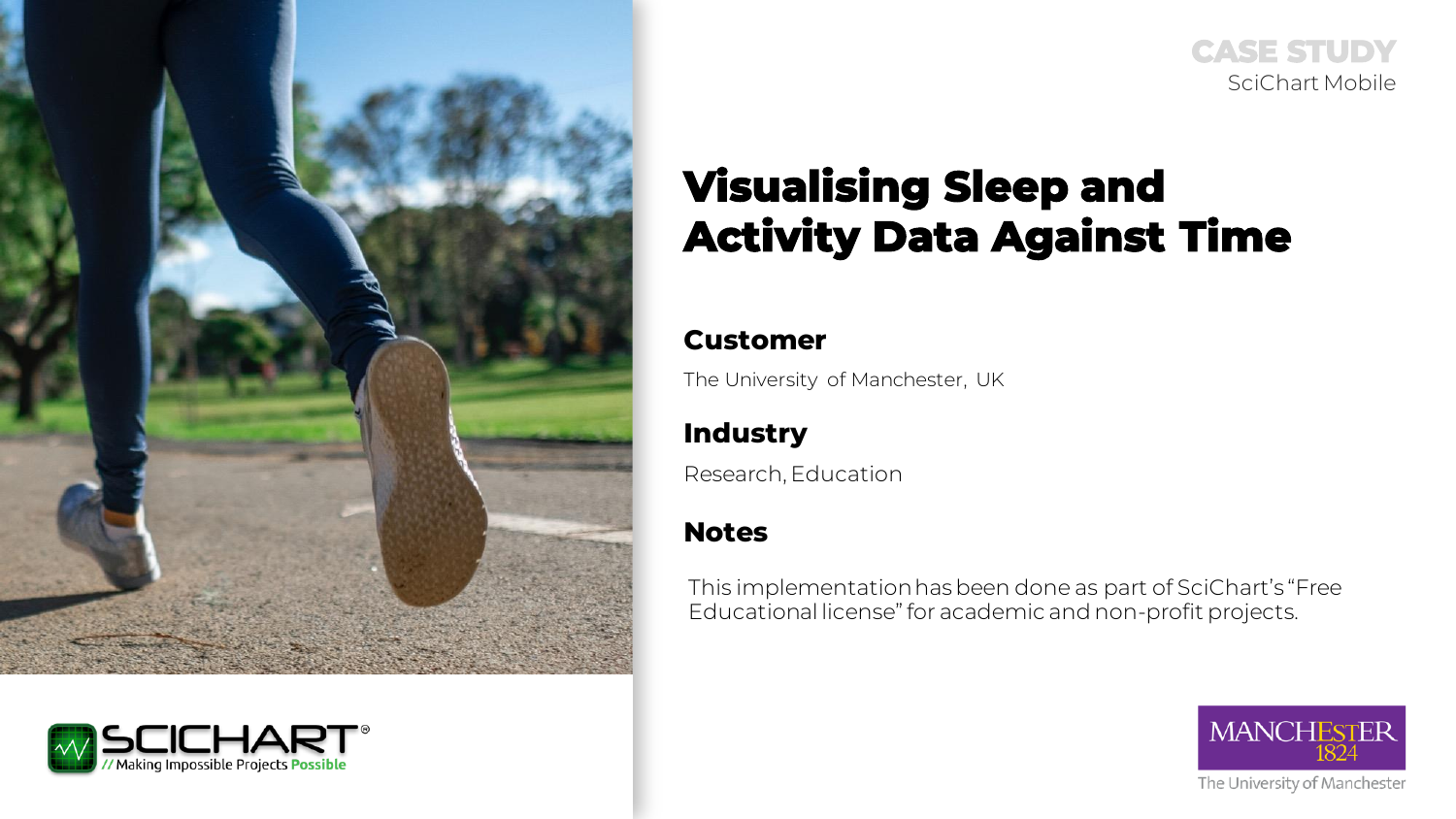**CASE STUDY** SciChart Mobile



# **Understanding the effects of lockdown**

The University of Manchester Research IT's Mobile Development Service's (MDS) developed a crossplatform mobile app called "The Rest-Activity Pattern app" (RAPapp)

It was developed over the lockdown months in 2020, and used to facilitate a citizen science project around the rest-activity patterns of the general public.

The project was aimed to analyse and quantify the effects of the various lockdown conditions on activity levels.

# **Realtime Charting to Visualise & Measure Activity Data**

The RAPapp visualises activity data against time.

The app allows users to send their sleep and activity data measured by their smart watches or fitness tracker to university researchers.



SciChart was simply fast, and highly customisable SDK for visualising graph in the exact style our researchers have asked for as the visual presentation was important them.

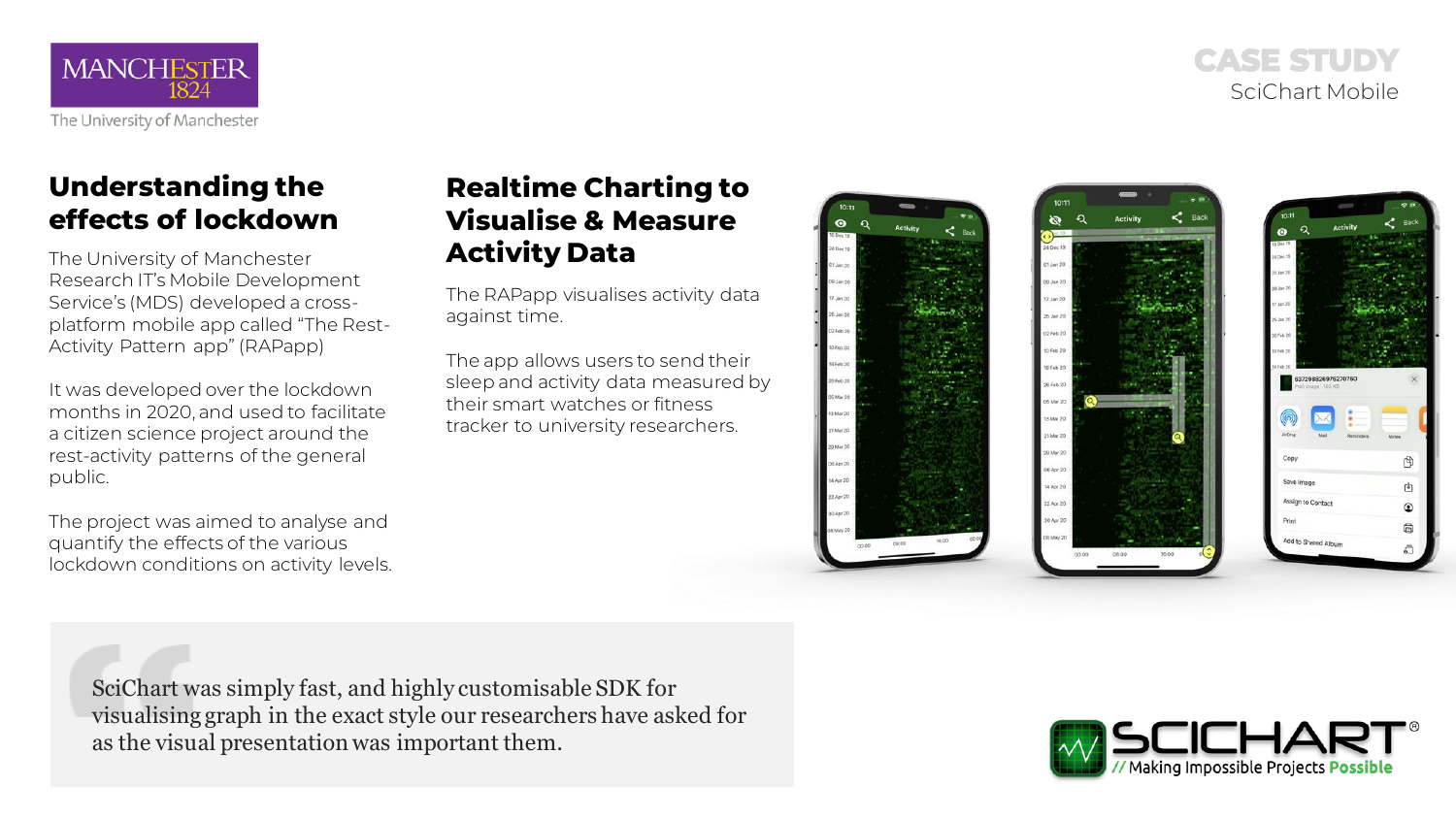

## **CASE STUDY** SciChart Mobile



# **Challenge**

The RAPapp is part of a priority project looking at how the lockdown has affected rest-activity patterns in EEA countries.

The Mobile Development Service team was unable to find a fast, high-performance, flexible, and highly customizable SDK cross-platform mobile charting tool to display heatmaps in the exact style their researchers asked for as the visual presentation was important.

### To meet the demands of their customer, The Mobile Development Service team used SciChart's highly customisable accelerated scientific charting library to:

- ✓ Visualise about 2-years worth of steps sorted into 15-minute bins – around 70,000 data points
- $\checkmark$  Generate and render heatmap from the bin-package data
- ✓ Wire in a set of controls for panning and zooming the graph
- $\checkmark$  Pinch zooming and touch panning
- $\checkmark$  Enable users to provide feedback on their graph
- $\checkmark$  Share graph via social media